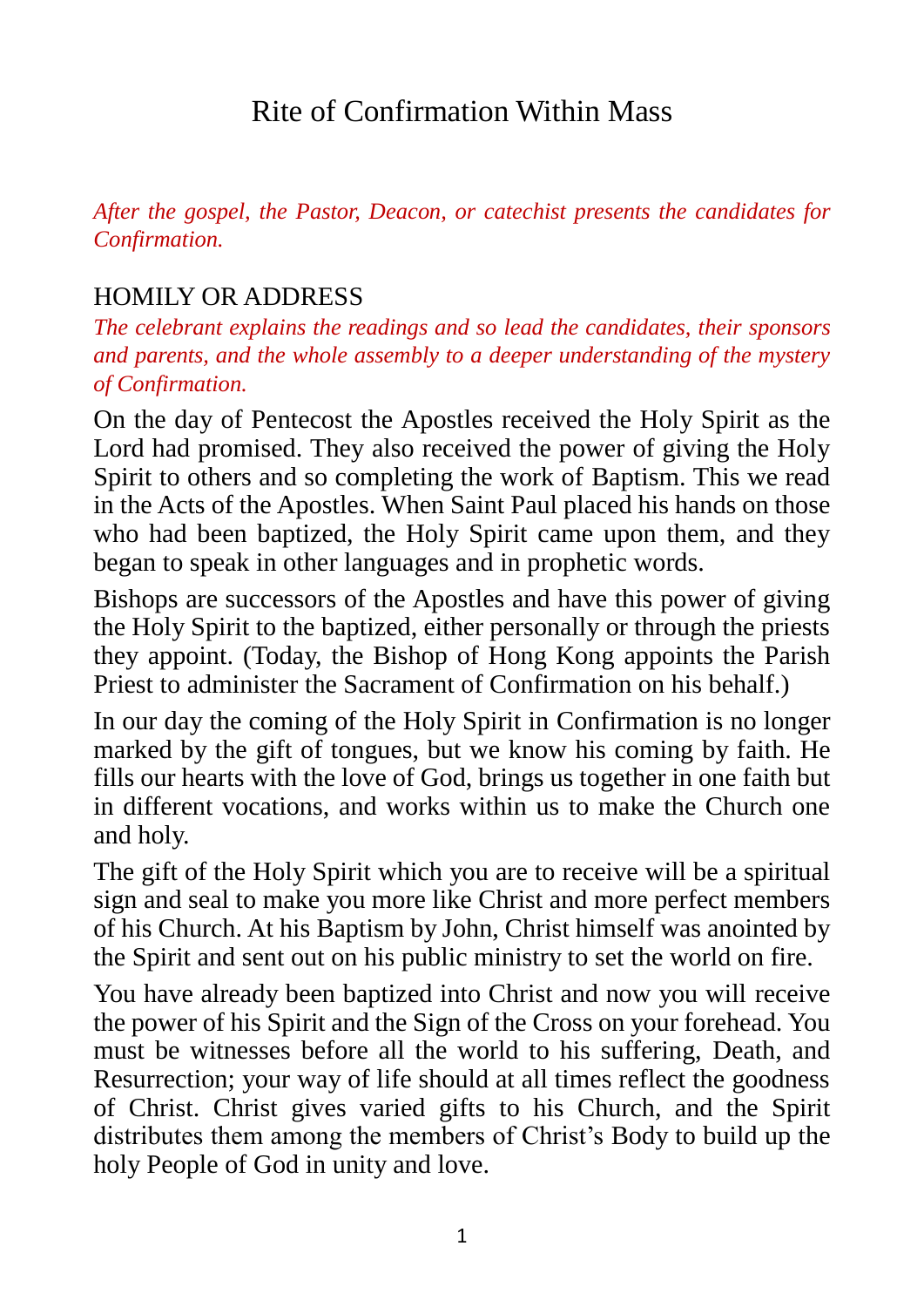Be active members of the Church, alive in Jesus Christ. Under the guidance of the Holy Spirit give your lives completely in the service of all, as did Christ, who came not to be served but to serve.

#### RENEWAL OF BAPTISMAL PROMISES

- Celebrant: So now, before you receive the Spirit, I ask you to renew the Profession of Faith you made in Baptism or your parents and godparents made in union with the whole Church.
- Celebrant: Do you renounce Satan, and all his works, and all his empty show?

Candidates: I do.

Celebrant: Do you believe in God, the Father almighty, Creator of heaven and earth?

Candidates: I do.

Celebrant: Do you believe in Jesus Christ, his only Son, our Lord, who was born of the Virgin Mary, suffered death and was buried, rose again from the dead and is seated at the right hand of the Father?

Candidates: I do.

Celebrant: Do you believe in the Holy Spirit, the Lord, the giver of life, who came upon the Apostles at Pentecost and today is given to you sacramentally in Confirmation?

Candidates: I do.

Celebrant: Do you believe in the holy Catholic Church, the communion of saints, the forgiveness of sins, the resurrection of the body, and life everlasting?

Candidates: I do.

- Celebrant: This is our faith. This is the faith of the Church. We are proud to profess it in Christ Jesus our Lord.
- All: I believe in one God, ... *(All recite or sing the Creed.*) *Meanwhile, the candidates and the assembly may be sprinkled with holy water.)*

*If the sprinkling rite has taken the place of the penitential act, the sprinkling would not be repeated here.*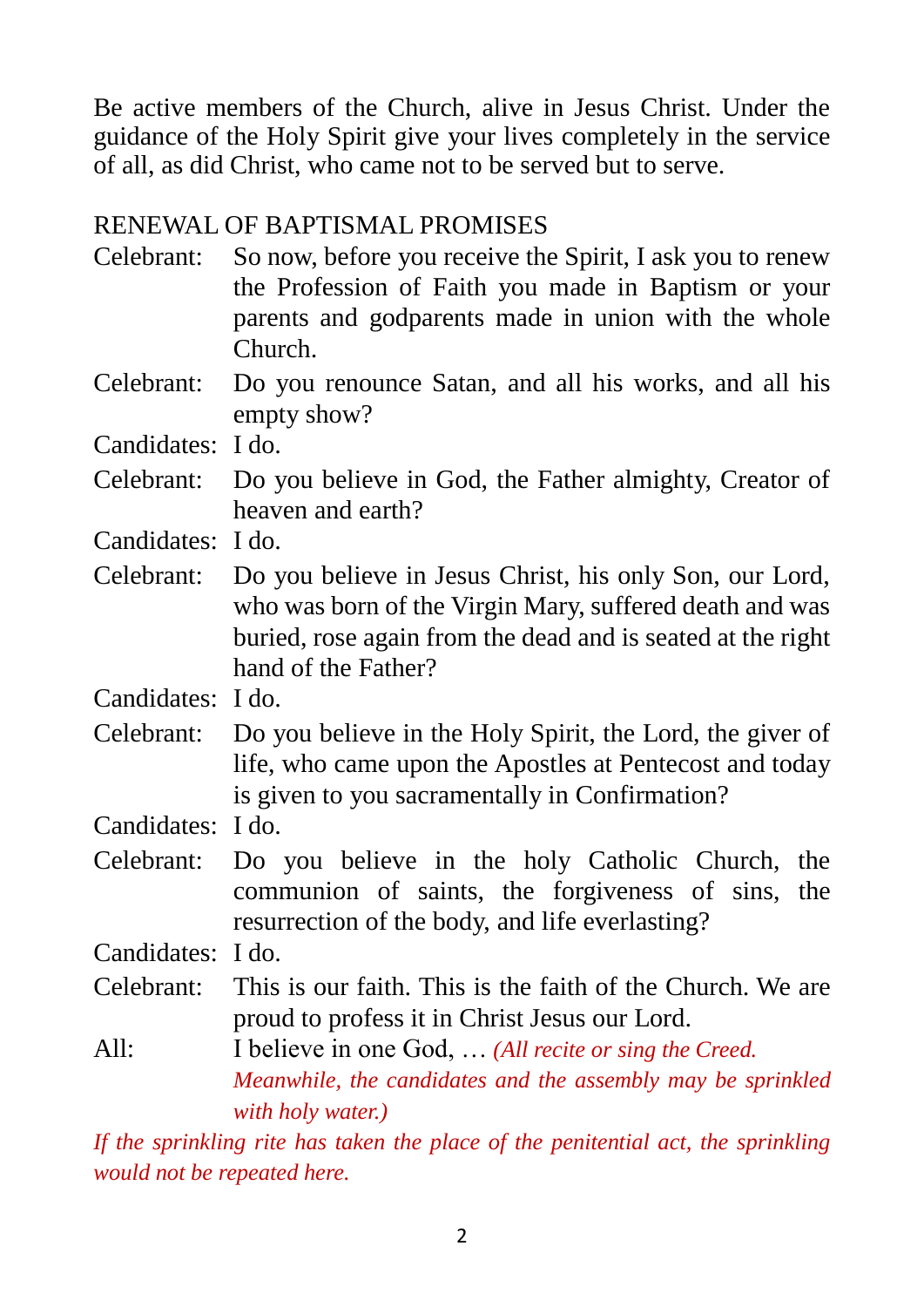## LAYING ON OF HANDS

*The concelebrating Priests stand near the Celebrant, who faces the people and with hands joined sings or says:*

Celebrant: My dear friends, in Baptism God our Father gave the new birth of eternal life to his chosen sons and daughters. Let us pray to our Father that he will pour out the Holy Spirit to strengthen his sons and daughters with his gifts and anoint them to be more like Christ the Son of God.

*All pray in silence for a brief period.*

*The Celebrant and the concelebrating Priests lay hands upon all the candidates (by extending their hands over them).*

Celebrant: All powerful God, Father of our Lord Jesus Christ, by water and the Holy Spirit you freed your sons and daughters from sin and gave them new life. Send your Holy Spirit upon them to be their helper and guide. Give them the spirit of wisdom and understanding, the spirit of right judgment and courage, the spirit of knowledge and reverence. Fill them with the spirit of wonder and awe in your presence. Through Christ our Lord.

All: Amen.

## ANOINTING WITH CHRISM

*The Celebrant or Priest dips his right thumb in the Chrism and makes the Sign of the Cross on the forehead of the one to be confirmed, by virtue of the laying on of hands:*

| Priest:                | N., be sealed $\mathfrak{B}$ with the Gift of the Holy Spirit. |
|------------------------|----------------------------------------------------------------|
| Newly confirmed: Amen. |                                                                |
| Priest:                | Peace be with you.                                             |
|                        | Newly confirmed: And with your spirit.                         |

*During the anointing an appropriate song may be sung.* 

### GENERAL INTERCESSIONS

Celebrant: My dear friends, let us be one in prayer to God our Father as we are one in the faith, hope, and love his Spirit gives.

- L: For these sons and daughters of God, confirmed by the gift of the Spirit, that they give witness to Christ by lives built on faith and love, let us pray to the Lord.
- R: Lord, hear our prayer.